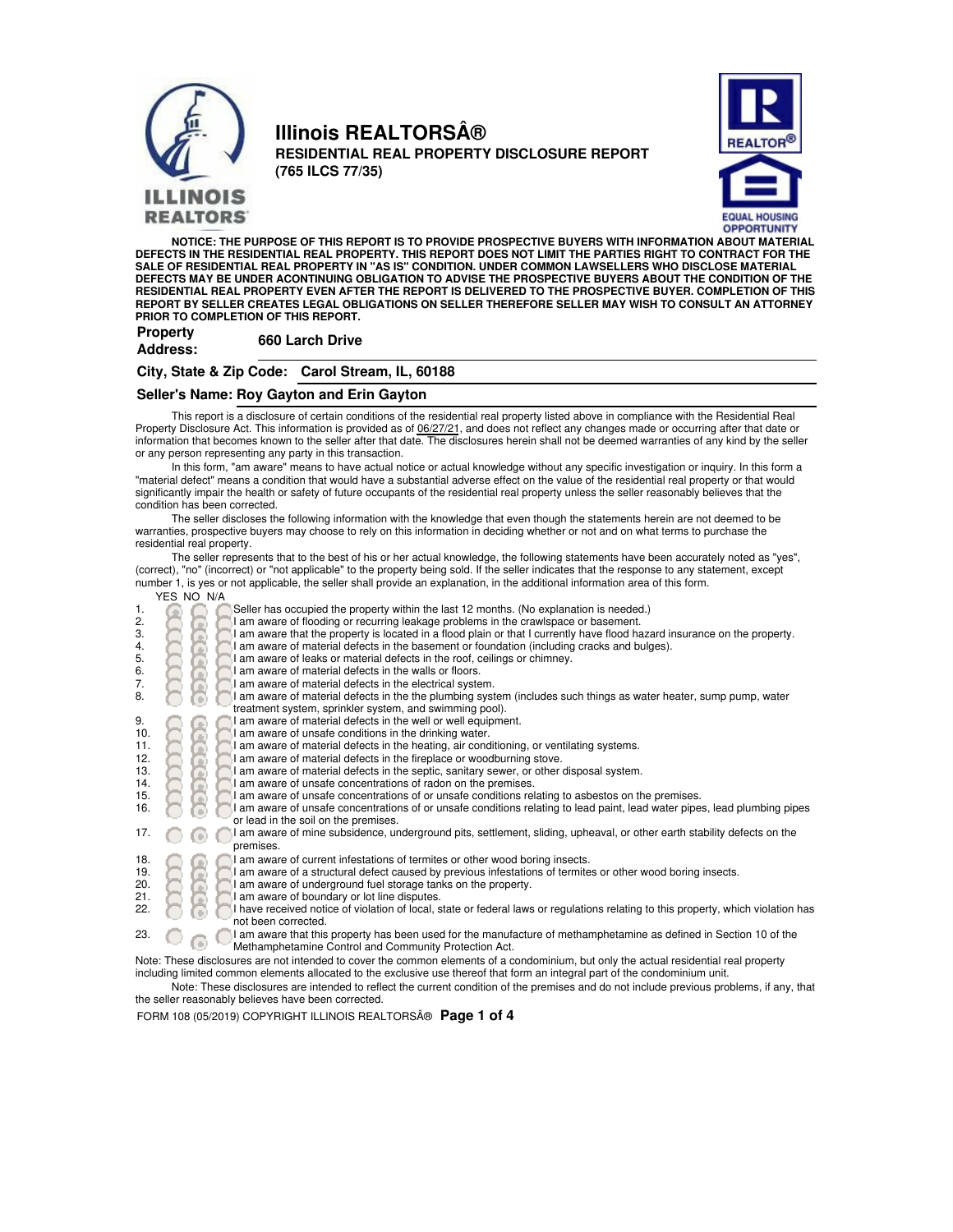If any of the above are marked "not applicable" or "yes", please explain here or use additional pages, if necessary:

Check here if additional pages used:

Seller certifies that seller has prepared this statement and certifies that the information provided is based on the actual notice or actual knowledge of the seller without any specific investigation or inquiry on the part of the seller. The seller hereby authorizes any person representing any principal in this transaction to provide a copy of this report, and to disclose any information in the report, to any person in connection with any actual or anticipated sale of the property.

Signature Seller 1:

Seller 1's Name:<br>
ate Seller 1 Signed:<br>
26/28/2021<br>
Roy Gayton (1982) Date Seller 1 Signed:

Signature Seller 2:

Date Seller 2 Signed:

Seller 2's Name:<br>
Seller 2 Signed:<br>
Geller 2 Signed:

PROSPECTIVE BUYER IS AWARE THAT THE PARTIES MAY CHOOSE TO NEGOTIATE AN AGREEMENT FOR THE SALE OF THE PROPERTY SUBJECT TO ANY OR ALLMATERIAL DEFECTS DISCLOSED IN THIS REPORT ("AS IS"). THIS DISCLOSURE IS NOTASUBSTITUTE FOR ANY INSPECTIONS OR WARRANTIES THAT THE PROSPECTIVE BUYER OR SELLER MAY WISH TO OBTAIN OR NEGOTIATE. THE FACT THAT THE SELLER IS NOT AWARE OF A PARTICULAR CONDITION OR PROBLEM IS NO GUARANTEE THAT IT DOES NOT EXIST. PROSPECTIVE BUYER IS AWARE THAT HE MAY REQUESTAN INSPECTION OF THE PREMISES PERFORMED BYAQUALIFIED PROFESSIONAL.

| Prospective Buver: |  |
|--------------------|--|
| Prospective Buver: |  |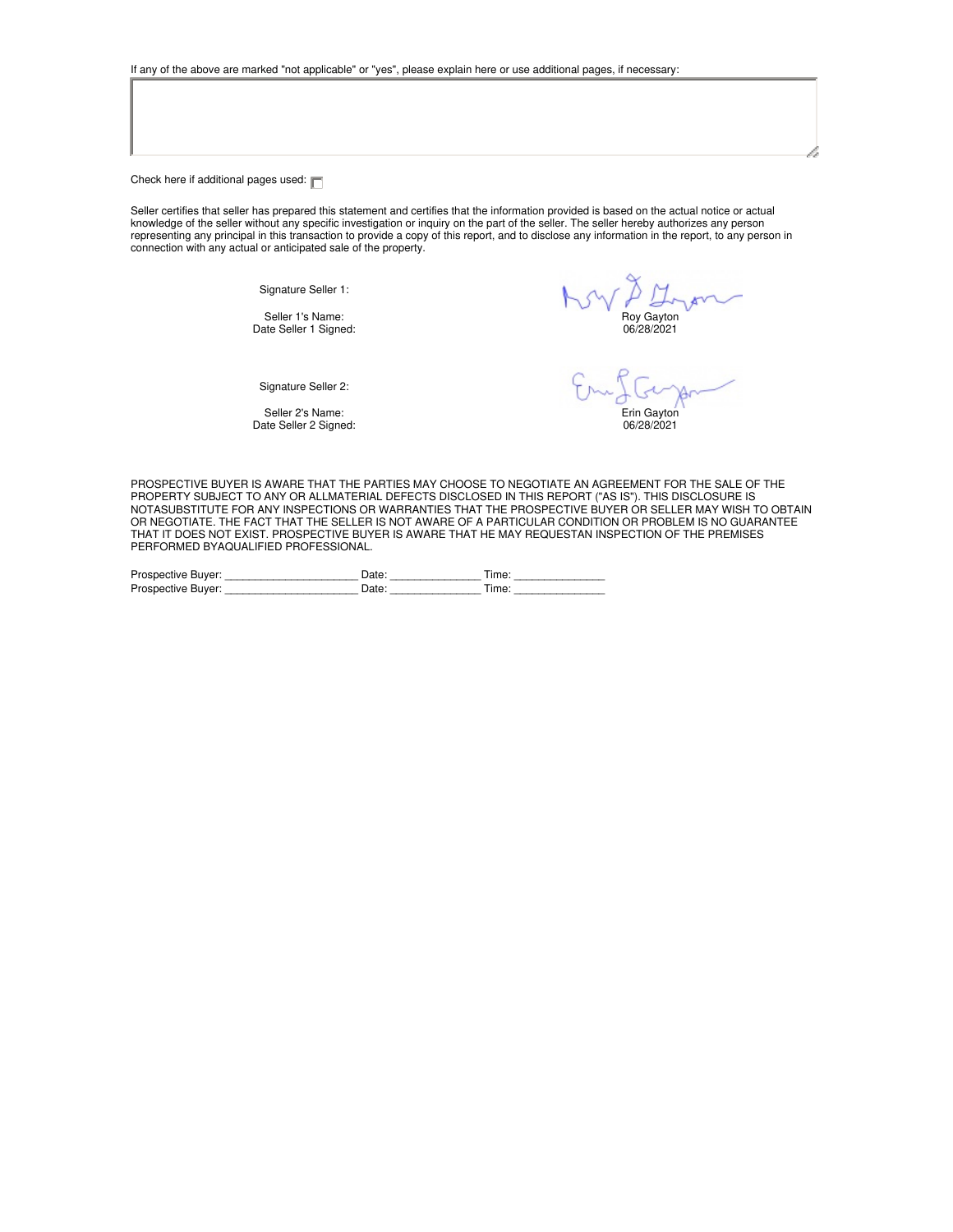FORM 108 (05/2019) COPYRIGHT ILLINOIS REALTORS® **Page 2 of 4**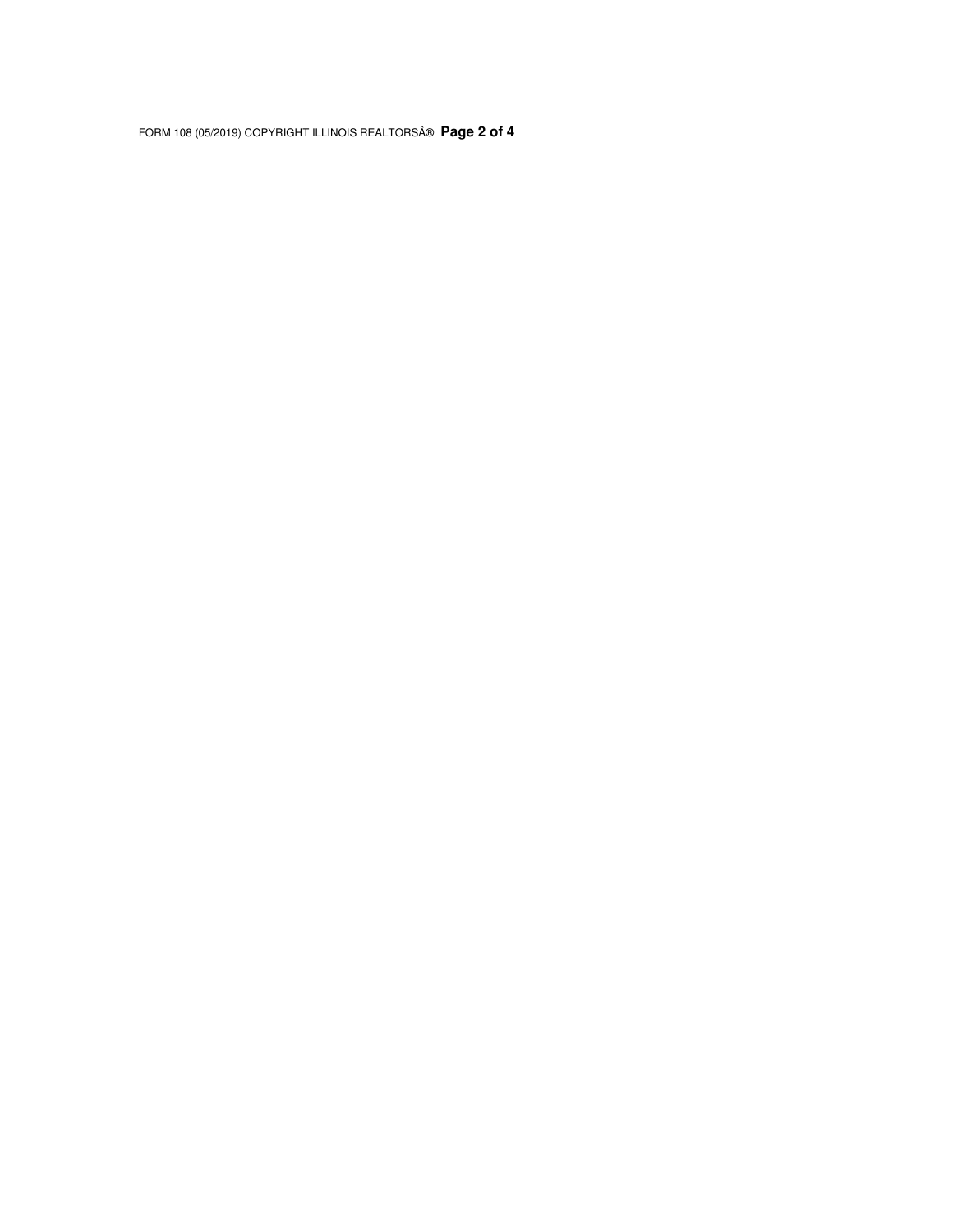## **RESIDENTIAL REAL PROPERTY DISCLOSURE ACT ARTICLE 2: DISCLOSURES 765 ILCS 77/35** *et seq.*

**Section 5.** As used in this Act, unless the context otherwise requires the following terms have the meaning given in this section:

**"Residential real property"** means real property improved with not less than one nor more than four residential dwelling units; units in residential cooperatives; or, condominium units including the limited common elements allocated to the exclusive use thereof that form an integral part of the condominium unit.

**"Seller"** means every person or entity who is an owner, beneficiary of a trust, contract purchaser or lessee of a ground lease, who has an interest (legal or equitable) in residential real property. However, "seller" shall not include any person who has both (i) never occupied the residential real property and (ii) never had the management responsibility for the residential real property nor delegated such responsibility for the residential real property to another person or entity.

**"Prospective buyer"** means any person or entity negotiating or offering to become an owner or lessee of residential real property by means of a transfer for value to which this Act applies.

**Section 10. Applicability.** Except as provided in Section 15, this Act applies to any transfer by sale, exchange, installment land salecontract, assignment of beneficial interest, lease with an option to purchase, ground lease or assignment of ground lease of residential real property.

**Section 15. Applicability; Exceptions.** The provisions of this Act do not apply to the following:

(1) Transfers pursuant to court order, including, but not limited to, transfers ordered by a probate court in administration of an estate, transfers between spouses resulting from a judgment of dissolution of marriage or legal separation, transfers pursuant to an order of possession, transfers by a trustee in bankruptcy, transfers by eminent domain and transfers resulting from a decree for specific performance.

(2) Transfers from a mortgagor to a mortgagee by deed in lieu of foreclosure or consent judgement, transfer by judicial deed issued pursuant to a foreclosure sale to the successful bidder or the assignee of a certificate of sale, transfer by a collateral assignment of a beneficial interest of a land trust, or a transfer by a mortgagee or a successor in interest to the mortgagee's secured position or a beneficiary under a deed in trust who has acquired the real property by deed in lieu of foreclosure, consent judgement or judicial deed issued pursuant to a foreclosure sale.

(3) Transfers by a fiduciary in the course of the administration of a decedent's estate, guardianship, conservatorship, or trust.

(4) Transfers from one co-owner to one or more other co-owners.

(5) Transfers pursuant to testate or intestate succession.

(6) Transfers made to a spouse, or to a person or persons in the lineal line of consanguinity of one or more of the sellers.

(7) Transfers from an entity that has taken title to residential real property from a seller for the purpose of assisting in the relocation of the seller, so long as the entity makes available to all prospective buyers a copy of the disclosure form furnished to the entity by the seller.

(8) Transfers to or from any governmental entity.

(9) Transfers of newly constructed residential real property that has not been occupied.

**Section 20.** A seller of residential real property shall complete all applicable items in the disclosure document described in Section 35 of this Act. The seller shall deliver to the prospective buyer the written disclosure statement required by this Act before the signing of a written agreement by the seller and prospective buyer that would, subject to the satisfaction of any negotiated contingencies, require the prospective buyer to accept a transfer of the residential real property.

**Section 25.** Liability of seller. (a) The seller is not liable for any error, inaccuracy, or omission of any information delivered pursuant to this Act if (i) the seller had no knowledge of the error, inaccuracy, or omission, (ii) the error, inaccuracy, or omission was based on a reasonable belief that a material defect or other matter not disclosed had been corrected, or (iii) the error, inaccuracy, or omission was based on information provided by a public agency or by a licensed engineer, land surveyor, structural pest control operator, or by a contractor about matters within the scope of the contractor's occupation and the seller had no knowledge of the error, inaccuracy or omission.

(b) The seller shall disclose material defects of which the seller has actual knowledge.

(c) The seller is not obligated by this Act to make any specific investigation or inquiry in an effort to complete the disclosure statement. **Section 30.** Disclosure supplement. If prior to closing, any seller has actual knowledge of an error, inaccuracy, or omission in any prior disclosure document after delivery of that disclosure document to a prospective buyer, that seller shall supplement the prior disclosure document with a written supplemental disclosure.

**Section 35.** Disclosure report form . . . [omitted]

**Section 40.** Material defect. If a material defect is disclosed in the Residential Real Property Disclosure Report, after acceptance by the prospective buyer of an offer or counter-offer made by a seller or after the execution of an offer made by a prospective buyer that is accepted by the seller for the conveyance of the residential real property, then the Prospective Buyer may, within three business days after receipt of that Report by the prospective buyer, terminate the contract or other agreement without any liability or recourse except for the return to prospective buyer of all earnest money deposits or down payments paid by prospective buyer in the transaction. If a material defect is disclosed in a supplement to this disclosure document, the prospective buyer shall not have a right to terminate unless the material defect results from an error, inaccuracy, or omission of which the seller had actual knowledge at the time the prior disclosure document was completed and signed by the seller. The right to terminate the contract, however, shall no longer exist after the conveyance of the residential real property. For purposes of this Act the termination shall be deemed to be made when written notice of termination is personally delivered to at least one of the sellers identified in the contract or other agreement or when deposited, certified or registered mail, with the United States Postal Service, addressed to one of the sellers at the address indicated in the contract or agreement, or, if there is not an address contained therein, then at the address indicated for the residential real property on the Report.

**Section 45.** This Act is not intended to limit or modify any obligation to disclose created by any other statute or that may exist in common law in order to avoid fraud, misrepresentation, or deceit in the transaction.

**Section 50.** Delivery of the Residential Real Property Disclosure Report provided by this Act shall be by:

1) personal or facsimile delivery to the prospective buyer;

2) depositing the report with the United States Postal Service, postage prepaid, first class mail, addressed to the prospective buyer at the address provided by the prospective buyer or indicated on the contract or other agreement, or

3) depositing the report with an alternative delivery service such as Federal Express, UPS, or Airborne, delivery charges prepaid, addressed to the Prospective buyer at the address provided by the prospective buyer or indicated on the contract or other agreement.

FORM 108 (05/2019) COPYRIGHT ILLINOIS **REALTORSA®** 

**Page 3 of 4**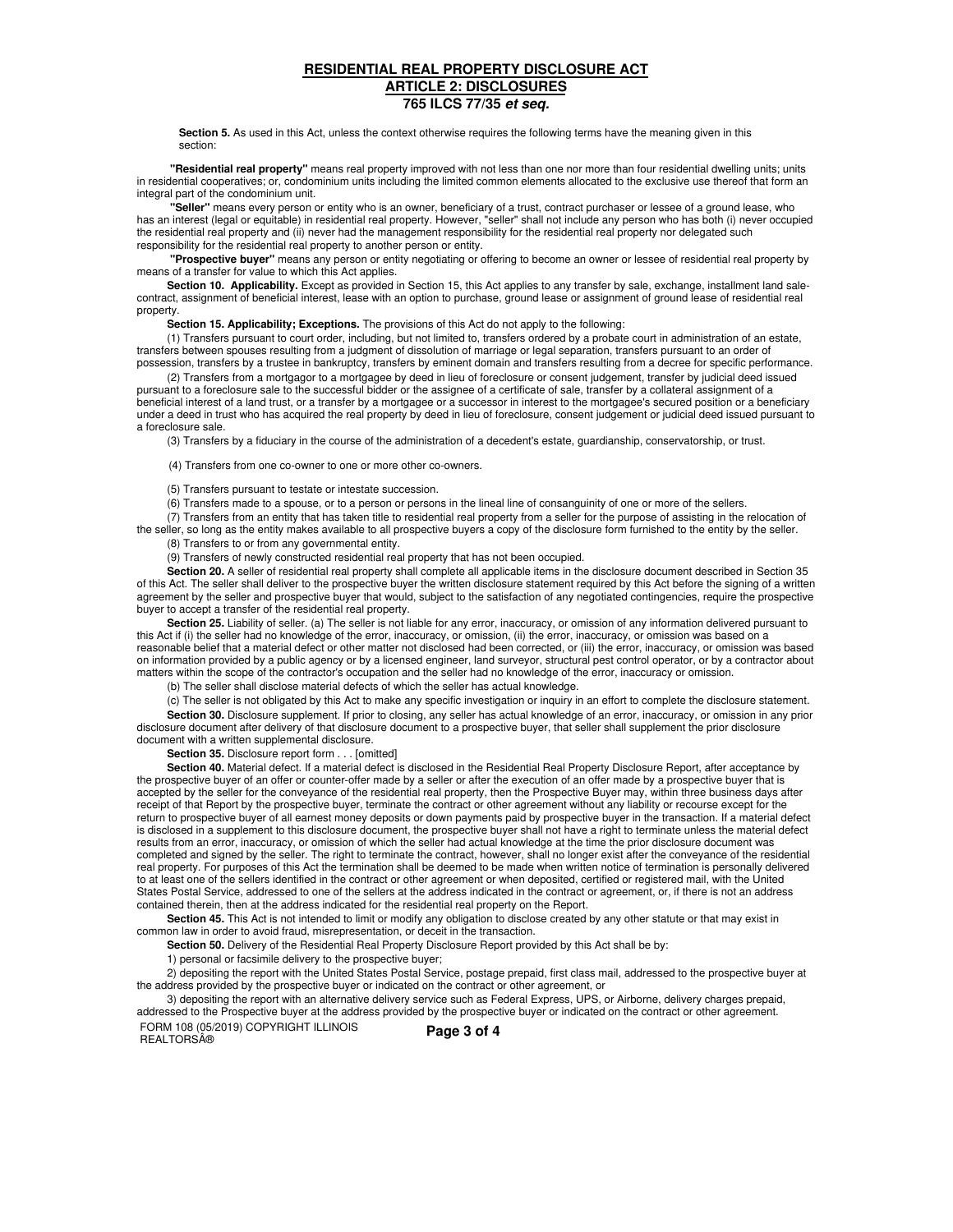For purposes of this Act, delivery to one prospective buyer is deemed delivery to all prospective buyers. Delivery to authorized individual acting on behalf of a prospective buyer constitutes delivery to all prospective buyers. Delivery of the Report is effective upon receipt by the prospective buyer. Receipt may be acknowledged on the Report, in an agreement for the conveyance of the residential real property, or shown in any other verifiable manner.

**Section 55.** Violations and damages. If the seller fails or refuses to provide the disclosure document prior to the conveyance of the residential real property, the buyer shall have the right to terminate the contract. A person who knowingly violates or fails to perform any duty prescribed by any provision of this Act or who discloses any information on the Residential Real Property Disclosure Report that he knows to be false shall be liable in the amount of actual damages and court costs, and the court may award reasonable attorney fees incurred by the prevailing party.

**Section 60.** No action for violation of this Act may be commenced later than one year from the earlier of the date of possession, date of occupancy or date of recording of an instrument of conveyance of the residential real property.

**Section 65.** A copy of this Act, excluding Section 35, must be printed on or as a part of the Residential Real Property Disclosure Report form.

Date provided to Buyer:

Signature Seller 1:

Date Seller 1 Signed:

Signature Seller 2:

ender 2's Name:<br>
Date Seller 2 Signed:<br>
06/28/2021 Date Seller 2 Signed:

Signature Seller 1:<br>
Seller 1's Name:<br>
Date Seller 1 Signed:<br>
Signature Seller 2:<br>
Signature Seller 2:<br>
Change Carpenter Seller 2: